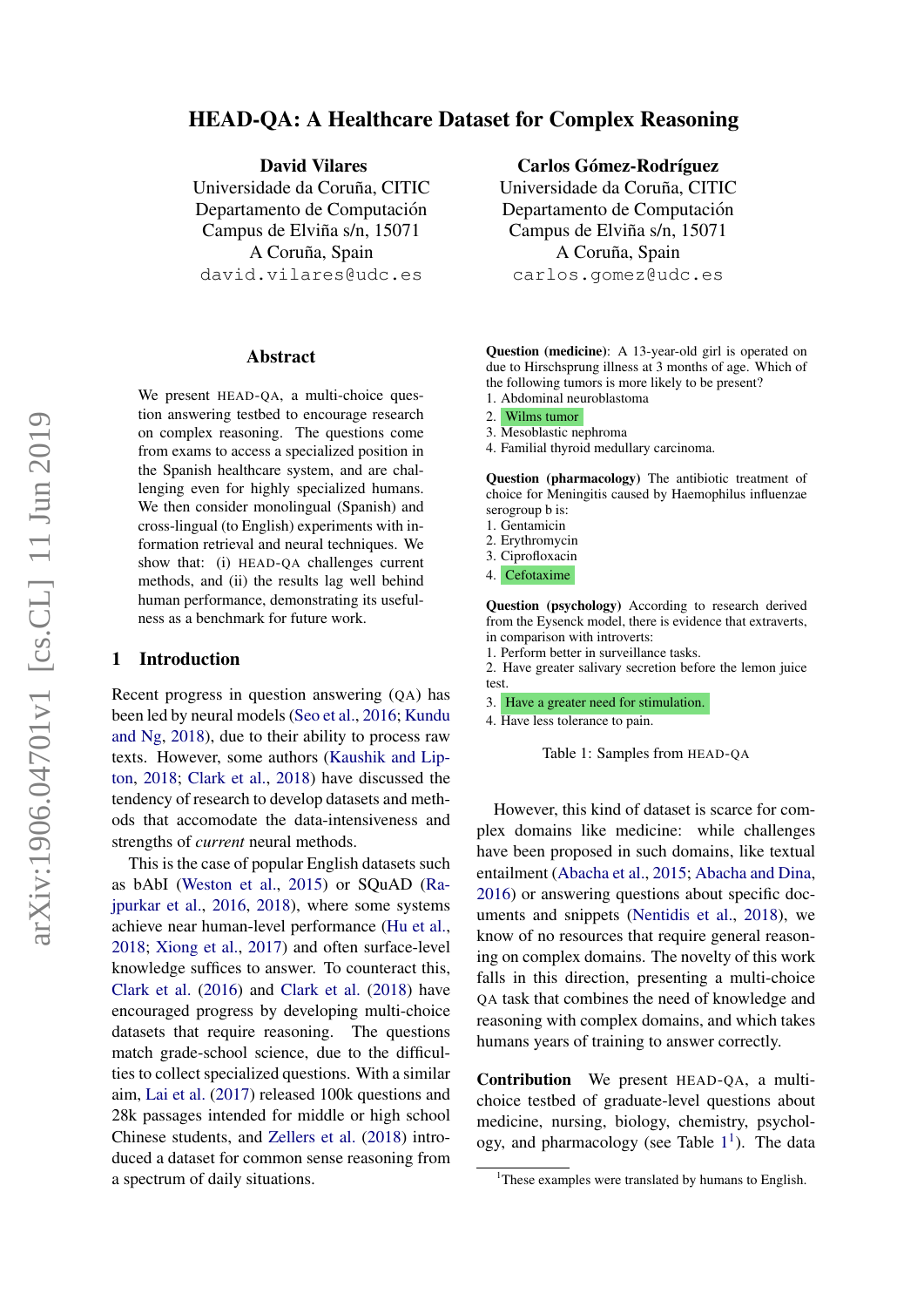<span id="page-1-6"></span>

|              | <b>Unsupervised</b> | <b>Supervised setting</b> |       |             |  |
|--------------|---------------------|---------------------------|-------|-------------|--|
| Category     | setting             | Train                     | Dev   | <b>Test</b> |  |
| Biology      | 1,132               | 452                       | 226   | 454         |  |
| nursing      | 1,069               | 384                       | 230   | 455         |  |
| Pharmacology | 1,139               | 457                       | 225   | 457         |  |
| Medicine     | 1149                | 455                       | 231   | 463         |  |
| Psychology   | 1134                | 453                       | 226   | 455         |  |
| Chemistry    | 1142                | 456                       | 228   | 458         |  |
| Total        | 6.765               | 2,657                     | 1.366 | 2,742       |  |

Table 2: Number of questions in HEAD-QA

<span id="page-1-7"></span>

| Category       | Longest<br>question | Avg<br>question | Longest<br>answer | Avg<br>answer |
|----------------|---------------------|-----------------|-------------------|---------------|
| <b>Biology</b> | 43                  | 11.11           | 40                | 5.08          |
| Nursing        | 187                 | 29.03           | 94                | 9.54          |
| Pharmacology   | 104                 | 18.18           | 43                | 6.70          |
| Medicine       | 308                 | 55.29           | 85                | 9.31          |
| Psychology     | 103                 | 21.91           | 43                | 7.98          |
| Chemistry      | 63                  | 15.82           | 52                | 7.62          |

Table 3: Tokens statistics in HEAD-QA

is in Spanish, but we also include an English version. We then test models for open-domain and multi-choice QA, showing the complexity of the dataset and its utility to encourage progress in QA. HEAD-QA and models can be found at [http:](http://aghie.github.io/head-qa/) [//aghie.github.io/head-qa/](http://aghie.github.io/head-qa/).

### 2 The HEAD-QA corpus

The Ministerio de Sanidad, Consumo y Bienestar Social<sup>[2](#page-1-0)</sup> (as a part of the Spanish government) announces every year examinations to apply for specialization positions in its public healthcare areas. The applicants must have a bachelor's degree in the corresponding area (from 4 to 6 years) and they prepare the exam for a period of one year or more, as the vacancies are limited. The exams are used to discriminate among thousands of applicants, who will choose a specialization and location according to their mark (e.g., in medicine, to access a cardiology or gynecology position at a given hospital).

We use these examinations (from 2013 to present) to create HEAD-QA. We consider questions involving the following healthcare areas: medicine (aka MIR), pharmacology (FIR), psychology (PIR), nursing (EIR), biology (BIR), and chemistry (QIR). $34$  $34$  Exams from 2013 and 2014 are multi-choice tests with five options, while the rest of them have just four. The questions mainly refer

<span id="page-1-5"></span>

Figure 1: Image no 21 from MIR 2017

to technical matters, although some of them also consider social issues (e.g. how to deal with patients in stressful situations). A small percentage (∼14%) of the medicine questions refer to images that provide additional information to answer correctly. These are included as a part of the corpus, although we will not exploit them in this work. For clarity, Table [4](#page-1-3) shows an example: $5$ 

> Question Question linked to image no 21. A 38 year-old bank employee who has been periodically checked by her company is referred to us to assess the chest X-ray. The patient smokes 20 cigarettes / day from the age of 21. She says that during the last months, she is somewhat more tired than usual. The basic laboratory tests are normal except for an Hb of 11.4 g / dL. An electrocardiogram and forced spirometry are normal. What do you think is the most plausible diagnostic orientation?

- 1. Hodgkin's disease.
- 2. Histoplasmosis type fungal infection.
- 3. Sarcoidosis.
- 4. Bronchogenic carcinoma.

<span id="page-1-3"></span>Table 4: A question referring to Figure [1](#page-1-5)

We describe in detail the JSON structure of HEAD-QA in Appendix [A.](#page-6-6) We enumerate below the fields for a given sample:

- The question ID and the question's content.
- Path to the image referred to in the question (if any).
- A list with the possible answers. Each answer is composed of the answer ID and its text.
- The ID of the right answer for that question.

<span id="page-1-1"></span><span id="page-1-0"></span><sup>2</sup><https://www.mscbs.gob.es/>

<sup>&</sup>lt;sup>3</sup>Radiophysics exams are excluded, due to the difficulty to parse their content (e.g. equations) from the PDF files.

<span id="page-1-2"></span><sup>&</sup>lt;sup>4</sup>Some of the questions might be considered invalid after the exams. We remove those questions from the final dataset.

<span id="page-1-4"></span><sup>5</sup>Note that images often correspond to serious injuries and diseases. Viewer discretion is advised. The quality of the images varies widely, but it is good enough that the pictures can be analyzed by humans in a printed version. Figure [1](#page-1-5) has 1037x1033 pixels.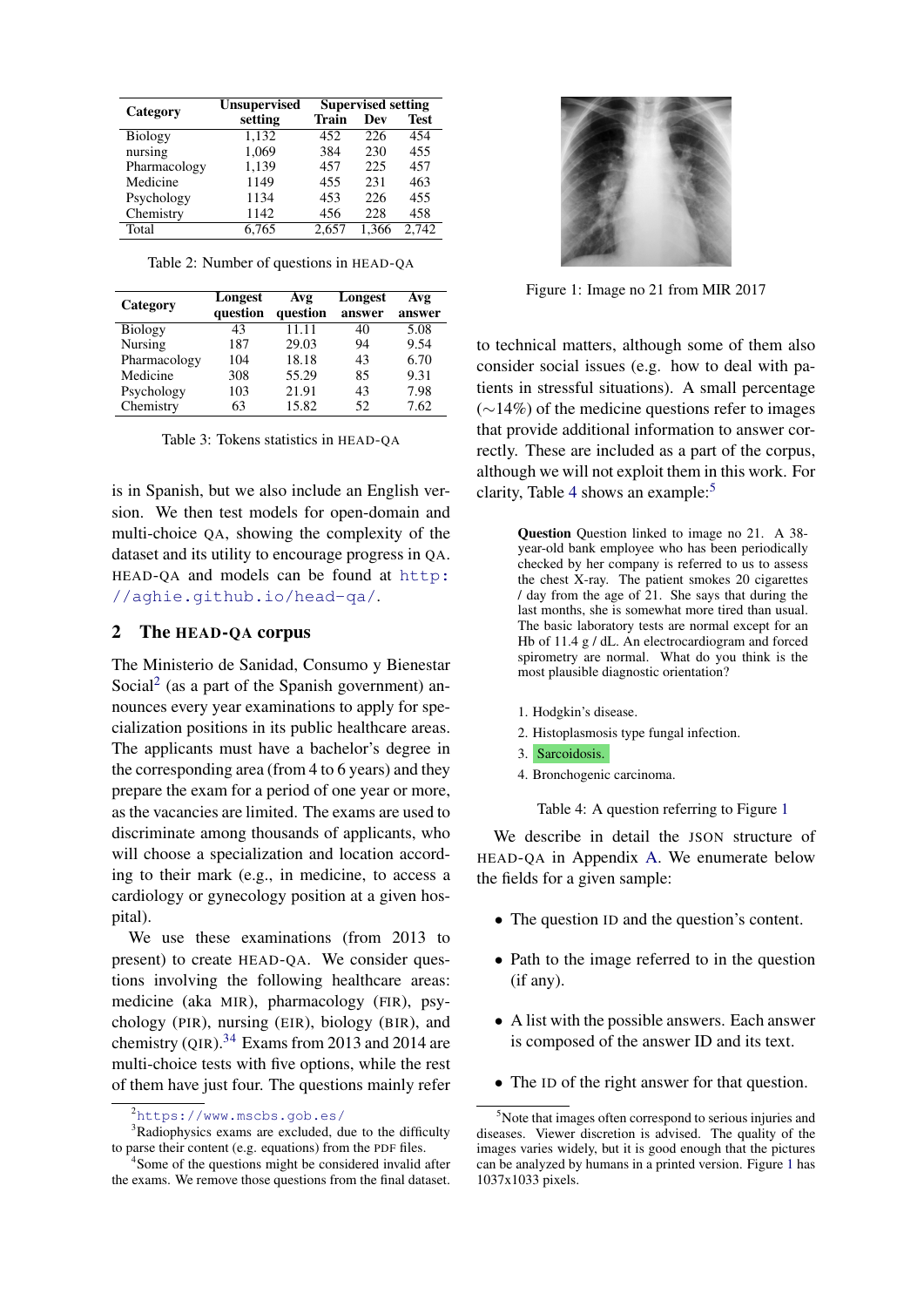Although all the approaches that we will be testing are unsupervised or distant-supervised, we additionally define official training, development and test splits, so future research with supervised approaches can be compared with the work presented here. For this supervised setting, we choose the 2013 and 2014 exams for the training set, 2015 for the development set, and the rest for testing. The statistics are shown in Tables [2](#page-1-6) and [3.](#page-1-7) It is worth noting that a common practice to divide a dataset is to rely on randomized splits to avoid potential biases in the collected data. We decided not to follow this strategy for two reasons. First, the questions and the number of questions per area are designed by a team of healthcare experts who already try to avoid these biases. Second (and more relevant), random splits would impede comparison against official (and aggregated) human results.

Finally, we hope to increase the size of HEAD-QA by including questions from future exams.

English version HEAD-QA is in Spanish, but we include a translation to English (HEAD-QA-EN) using the Google API, which we use to perform cross-lingual experiments. We evaluated the quality of the translation using a sample of 60 random questions and their answers. We relied on two fluent Spanish-English speakers to score the ad-equacy<sup>[6](#page-2-0)</sup> and on one native English speaker for the fluency,<sup>[7](#page-2-1)</sup> following the scale by [Koehn and Monz](#page-5-9) [\(2006\)](#page-5-9). The average scores for adequacy were 4.35 and 4.71 out of 5, i.e. most of the meaning is captured; and for fluency 4 out of 5, i.e. good. As a side note, it was observed by the annotators that most names of diseases were successfully translated to English. On the negative side, the translator tended to struggle with elements such as molecular formulae, relatively common in chem-istry questions.<sup>[8](#page-2-2)</sup>

## 3 Methods

Notation We represent HEAD-QA as a list of tuples:  $[(q_0, A_0), ..., (q_N, A_N)]$ , where:  $q_i$  is a question and  $A_i = [a_{i0},..., a_{im}]$  are the possible answers. We use  $\tilde{a}_{ik}$  to denote the predicted answer, ignoring indexes when not needed.

[Kaushik and Lipton](#page-5-1) [\(2018\)](#page-5-1) discuss on the need of providing rigorous baselines that help better understand the improvement coming from future models, and also the need of avoiding architectural novelty when introducing new datasets. For this reason, our baselines are based on state-of-the-art systems used in open-domain and multi-choice QA [\(Chen et al.,](#page-5-10) [2017;](#page-5-10) [Kembhavi et al.,](#page-5-11) [2017;](#page-5-11) [Khot](#page-5-12) [et al.,](#page-5-12) [2018;](#page-5-12) [Clark et al.,](#page-5-2) [2018\)](#page-5-2).

#### 3.1 Control methods

Given the complex nature of the task, we include three control methods:

**Random** Sampling  $\tilde{a} \sim Multinomial(\phi)$ , where  $\phi$  is a random distribution.

**Blind**<sub>x</sub>  $\tilde{a}_{ik} = a_{ix} \forall i$ . Always chosing the xth option. Tests made by the examiners are not totally random [\(Poundstone,](#page-6-7) [2014\)](#page-6-7) and right answers tend occur more in middle options.

**Length** Choosing the longest answer. $9$  [Pound](#page-6-7)[stone](#page-6-7) [\(2014\)](#page-6-7) points out that examiners have to make sure that the right answer is totally correct, which might take more space.

### 3.2 Strong multi-choice methods

We evaluate an information retrieval (IR) model for HEAD-QA and cross-lingual models for HEAD-QA-EN. Following [Chen et al.](#page-5-10) [\(2017\)](#page-5-10), we use Wikipedia as our source of information  $(D)^{10}$  $(D)^{10}$  $(D)^{10}$  for all the baselines. We then extract the raw text and remove the elements that add some type of structure (headers, tables,  $\dots$ ).<sup>[11](#page-2-5)</sup>

## 3.2.1 Spanish information retrieval

Let  $(q_i, [a_{i0},..., a_{im}])$  be a question with its possible answers, we first create a set of  $m$  queries of the form  $[q_i + a_{i0}, ..., q_i + a_{im}]$ , which will be sent separately to a search engine. In particular, we use the DrQA's Document Retriever [\(Chen](#page-5-10) [et al.,](#page-5-10) [2017\)](#page-5-10), which scores the relation between the queries and the articles as TF-IDF weighted bagof-word vectors, and also takes into account word order and bi-gram counting. The predicted answer is defined as  $\tilde{a}_{ik} = \arg \max_k (score(m_k, \mathcal{D}))$ , i.e.

<span id="page-2-0"></span> $6$ Adequacy: How much meaning is preserved? We use a scale from 5 to 1: 5 (all meaning), 4 (most meaning), 3 (some meaning), 2 (little meaning), 1 (none).

<span id="page-2-1"></span> $7$ Fluency: Is the language in the output fluent? We use a scale from 5 to 1: 5 (flawless), 4 (good), 3 (non-native), 2 (disfluent), 1 (incomprehensible).

<span id="page-2-2"></span><sup>8</sup>This particular issue is not only due to the automatic translation process, but also to the difficulty of correctly mapping these elements from PDF exams to plain text.

<span id="page-2-3"></span> $9^9$ Computed as the number of characters in the answers.

<span id="page-2-4"></span><sup>&</sup>lt;sup>10</sup>We downloaded Spanish and English Wikipedia dumps.

<span id="page-2-5"></span><sup>11</sup> <github.com/attardi/wikiextractor>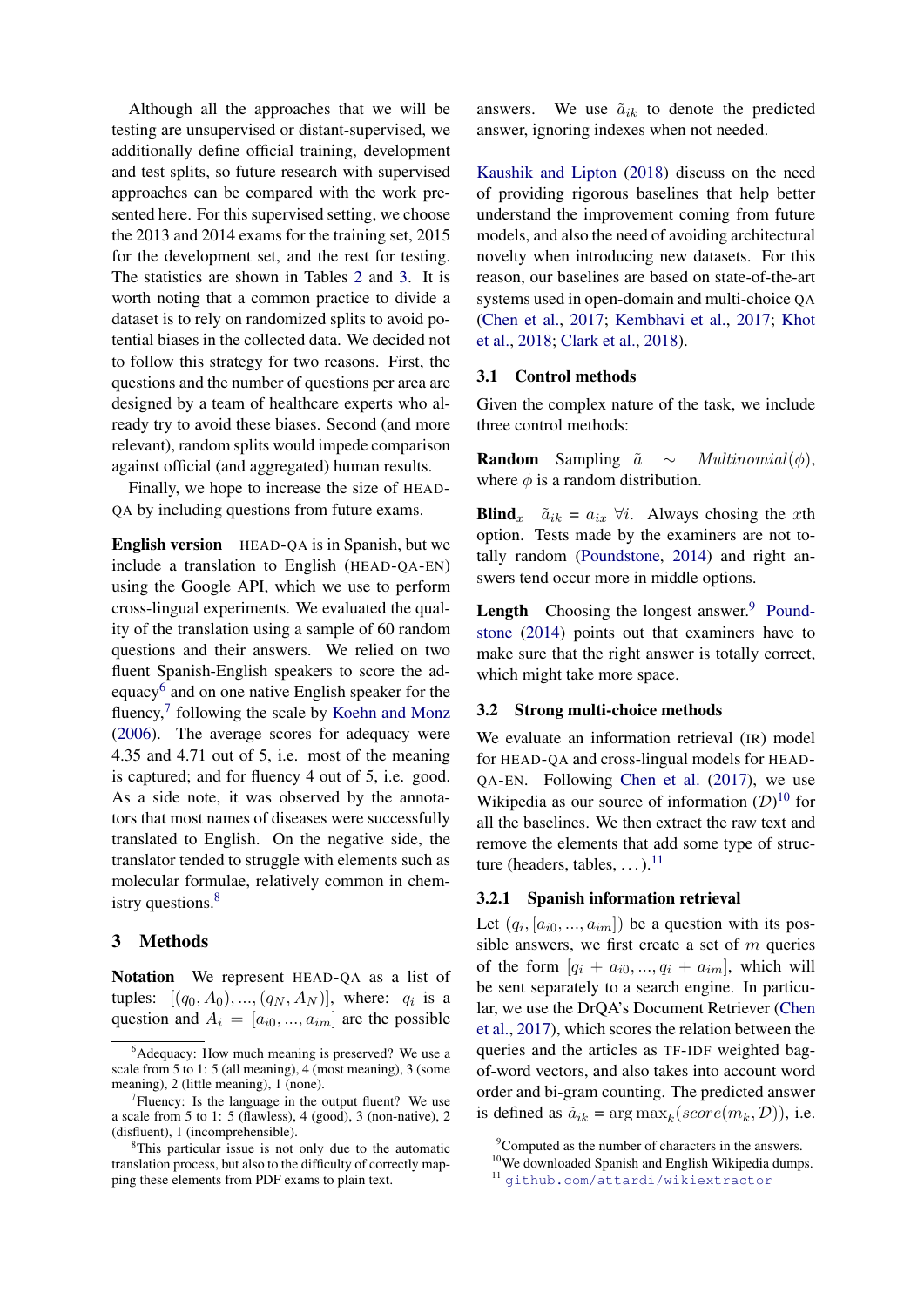the answer in the query  $m_k$  for which we obtained the highest document relevance. This is equivalent to the IR baselines by [Clark et al.](#page-5-4) [\(2016,](#page-5-4) [2018\)](#page-5-2).

#### 3.2.2 Cross-lingual methods

Although some research on Spanish QA has been done in the last decade [\(Magnini et al.,](#page-5-13) [2003;](#page-5-13) [Vicedo et al.,](#page-6-8) [2003;](#page-6-8) [Buscaldi and Rosso,](#page-5-14) [2006;](#page-5-14) [Ka](#page-5-15)[materi et al.,](#page-5-15) [2019\)](#page-5-15), most recent work has been done for English, in part due to the larger availability of resources. On the one hand this is interesting because we hope HEAD-QA will encourage research on multilingual question answering. On the other hand, we want to check how challenging the dataset is for state-of-the-art systems, usually available only for English. To do so, we use HEAD-QA-EN, as the adequacy and the fluency scores of the translation were high.

Cross-lingual Information Retrieval The IR baseline, but applied to HEAD-QA-EN. We also use this baseline as an extrinsic way to evaluate the quality of the translation, expecting to obtain a performance similar to the Spanish IR model.

Multi-choice DrQA [\(Chen et al.,](#page-5-10) [2017\)](#page-5-10) DrQA first returns the 5 most relevant documents for each question, relying on the information retrieval system described above. It will then try to find the exact span in them containing the right answer on such documents, using a document reader. For this, the authors rely on a neural network system inspired in the Attentive Reader [\(Hermann et al.,](#page-5-16) [2015\)](#page-5-16) that was trained over SQuAD [\(Rajpurkar](#page-6-2) [et al.,](#page-6-2) [2016\)](#page-6-2). The original DrQA is intended for open-domain QA, focusing on factoid questions. To adapt it to a multi-choice setup, to select  $\tilde{a}$  we compare the selected span against all the answers and select the one that shares the largest percentage of tokens.[12](#page-3-0) Non-factoid questions (common in HEAD-QA) are not given any special treatment.

Multi-choice BiDAF [\(Clark et al.,](#page-5-2) [2018\)](#page-5-2) Similar to the multi-choice DrQA, but using a BiDAF architecture as the document reader [\(Seo et al.,](#page-6-0) [2016\)](#page-6-0). The way BiDAF is trained is also different: they first trained the reader on SQuAD, but then further tuned to science questions presented in [\(Clark et al.,](#page-5-2) [2018\)](#page-5-2), using continued training. This system might select as correct more than one

answer. If this happens, we follow a simple approach and select the longest one.

Multi-choice DGEM and Decompatt [\(Clark](#page-5-2) [et al.,](#page-5-2) [2018\)](#page-5-2) The models adapt the DGEM [\(Parikh](#page-5-17) [et al.,](#page-5-17) [2016\)](#page-5-17) and Decompatt [\(Khot et al.,](#page-5-12) [2018\)](#page-5-12) entailment systems. They consider a set of hypothesis  $h_{ik}=q_i + a_{ik}$  and each  $h_i$  is used as a query to retrieve a set of relevant sentences,  $S_{ik}$ . Then, an entailment score  $entailment(h_{ik}, s)$  is computed for every  $h_{ik}$  and  $s \in S_{ik}$ , where  $\tilde{a}$  is the answer inside  $h_{ik}$  that maximizes the score. If multiple answers are selected, we choose the longest one.

## 4 Experiments

Metrics We use accuracy and a POINTS metric (used in the official exams): a right answer counts 3 points and a wrong one subtracts 1 point.<sup>[13](#page-3-1)</sup>

Results (unsupervised setting) Tables [5](#page-3-2) and [6](#page-4-0) show the accuracy and POINTS scores for both HEAD-QA and HEAD-QA-EN. The cross-lingual IR model obtains even a greater performance than the Spanish one. This is another indicator that the translation is good enough to apply crosslingual approaches. On the negative side, the approaches based on current neural architectures obtain a lower performance.

<span id="page-3-2"></span>

|    | Model                     | BIR |                                    | MIR EIR FIR PIR OIR Avg |  |  |
|----|---------------------------|-----|------------------------------------|-------------------------|--|--|
|    | <b>RANDOM</b>             |     | 24.2 22.0 25.1 23.2 24.0 24.5 23.8 |                         |  |  |
|    | BLIND <sub>1</sub>        |     | 23.7 22.8 22.7 22.4 22.5 21.2 22.5 |                         |  |  |
|    | <b>BLIND</b> <sub>2</sub> |     | 25.6 24.3 23.5 23.0 25.3 24.9 24.4 |                         |  |  |
| ES | BLIND <sub>3</sub>        |     | 23.0 24.7 26.5 25.8 22.9 25.1 24.7 |                         |  |  |
|    | BLIND <sub>4</sub>        |     | 22.6 20.0 21.7 22.4 23.2 22.5 22.1 |                         |  |  |
|    | <b>LENGTH</b>             |     | 26.9 24.9 28.6 28.7 30.6 29.0 28.1 |                         |  |  |
|    | <b>IR</b>                 |     | 34.5 26.5 32.7 35.5 34.2 34.2 32.9 |                         |  |  |
|    | <b>IR</b>                 |     | 37.9 30.3 32.6 38.7 34.7 33.7 34.6 |                         |  |  |
| EN | <b>DROA</b>               |     | 29.5 25.0 27.3 28.3 31.0 30.2 28.5 |                         |  |  |
|    | <b>BIDAF</b>              |     | 33.4 26.2 26.8 29.9 26.8 30.3 28.9 |                         |  |  |
|    | <b>DGEM</b>               |     | 31.7 25.7 28.7 29.9 28.5 30.3 29.1 |                         |  |  |
|    | <b>DECOMPATT</b>          |     | 30.6 23.6 27.9 27.2 28.3 27.6 27.5 |                         |  |  |
|    |                           |     |                                    |                         |  |  |

Table 5: Accuracy on the HEAD-QA and HEAD-QA-EN corpora (unsupervised setting)

Results (supervised setting) We show in Tables [7](#page-4-1) and [8](#page-4-2) the performance of the top models on the test split corresponding to the supervised setting.

Discussion Medicine questions (MIR) are the hardest ones to answer across the board. We believe this is due to the greater length of both the

<span id="page-3-0"></span> $12$ We lemmatize and remove the stopwords as in [\(Clark](#page-5-2) [et al.,](#page-5-2) [2018\)](#page-5-2). We however observed that many of selected spans did not have any word in common with any of the answers. If this happens, we select the longest answer.

<span id="page-3-1"></span><sup>&</sup>lt;sup>13</sup>Note that as some exams have more choices than others, there is not a direct correspondence between accuracy and POINTS (a given healthcare area might have better accuracy than another one, but worse POINTS score).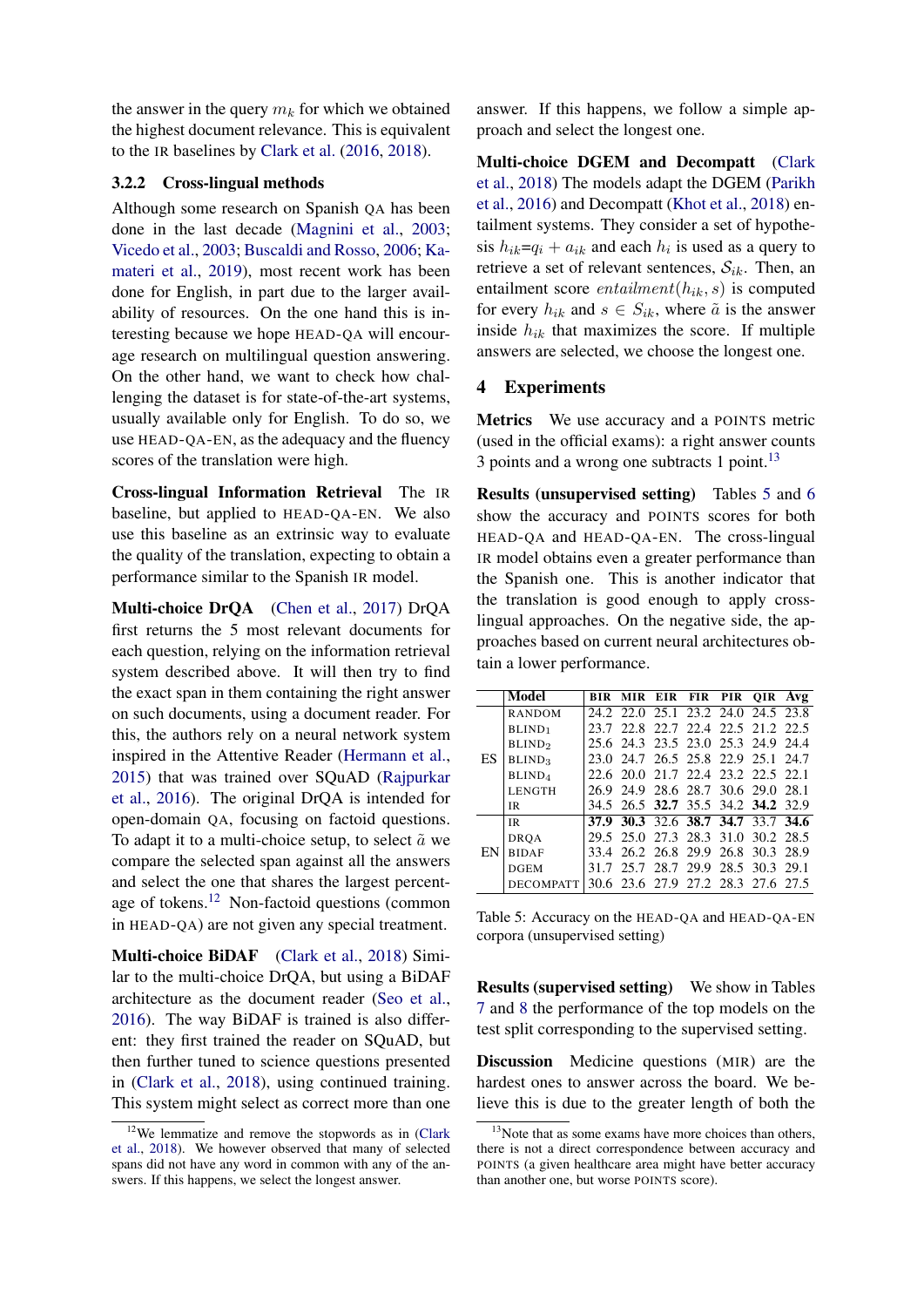<span id="page-4-0"></span>

|  | Model                                         |                                            |  | BIR MIR EIR FIR PIR OIR Avg        |  |  |
|--|-----------------------------------------------|--------------------------------------------|--|------------------------------------|--|--|
|  | BLIND <sub>3</sub>                            | $-17.6$ $-2.6$ 16.6 7.4 $-18.8$ 1.2 $-2.3$ |  |                                    |  |  |
|  | <b>ES LENGTH</b>                              | $16.8$ -1.0 32.6 33.8 50.8 36.4 28.2       |  |                                    |  |  |
|  | <b>IR</b>                                     |                                            |  | 86.4 14.2 67.0 95.4 82.8 84.4 71.7 |  |  |
|  | l i R                                         | 116.8 48.6 67.8 125.0 87.6 79.6 87.6       |  |                                    |  |  |
|  | <b>DRQA</b>                                   |                                            |  | 40.8 -0.2 20.6 29.8 54.0 47.6 32.1 |  |  |
|  | $EN$ BIDAF                                    |                                            |  | 75.6 11.0 15.8 44.4 16.6 48.6 35.3 |  |  |
|  | <b>DGEM</b>                                   |                                            |  | 60.8 7.0 34.2 45.0 31.6 48.4 37.8  |  |  |
|  | DECOMPATT 51.2 -13.0 27.8 20.2 30.0 23.6 23.3 |                                            |  |                                    |  |  |

Table 6: POINTS on the HEAD-QA and HEAD-QA-EN corpora (unsupervised setting)

<span id="page-4-1"></span>

|           | Model                                     | <b>BIR MIR EIR FIR PIR QIR Avg</b> |  |  |  |
|-----------|-------------------------------------------|------------------------------------|--|--|--|
| <b>ES</b> | RANDOM 24.2 23.1 25.2 23.8 27.9 27.7 25.3 |                                    |  |  |  |
|           | BLIND <sub>3</sub>                        | 26.0 27.5 29.8 27.2 24.8 27.8 27.2 |  |  |  |
|           | LENGTH 32.4 27.0 32.8 30.2 30.5 30.1 30.5 |                                    |  |  |  |
|           | IR                                        | 36.5 26.3 36.0 40.3 35.9 36.2 35.2 |  |  |  |
|           | IR.                                       | 39.8 33.3 36.4 42.2 35.7 36.0 37.2 |  |  |  |
| EN        | <b>BIDAF</b>                              | 36.5 26.6 27.7 29.3 28.1 34.1 30.3 |  |  |  |
|           | <b>DGEM</b>                               | 31.7 27.2 30.7 29.9 31.0 33.2 30.6 |  |  |  |

Table 7: Accuracy on the HEAD-QA and HEAD-QA-EN corpora (supervised setting)

questions and the answers (this was shown in Table [3\)](#page-1-7). This hypothesis is supported by the lower results on the nursing domain (EIR), the category with the second longest questions/answers. On the contrary, the categories for which we obtained the better results, such as pharmacology (FIR) or biology (BIR), have shorter questions and answers. While the evaluated models surpass all control methods, their performance is still well behind the human performance. We illustrate this in Table [9,](#page-4-3) comparing the performance (POINTS score) of our best model against a summary of the results, on the 2016 exams.[14](#page-4-4) Also, the best performing model was a non-machine learning model based on standard information retrieval techniques. This reinforces the need for effective information extraction techniques that can be later used to perform complex reasoning with machine learning models.

<span id="page-4-4"></span> $142016$  was the annual examination for which we were able to find more available information.

<span id="page-4-2"></span>

|    | Model                                     |                                                                                                                                                            | BIR MIR EIR FIR PIR OIR Avg        |  |  |
|----|-------------------------------------------|------------------------------------------------------------------------------------------------------------------------------------------------------------|------------------------------------|--|--|
| ES | RANDOM -7.0 -17.5 2.5 -10-5 26.5 25.0 3.2 |                                                                                                                                                            |                                    |  |  |
|    | BLIND <sub>3</sub>                        |                                                                                                                                                            | 9.0 22.5 44.5 19.5 -1.5 25.0 19.8  |  |  |
|    | <b>LENGTH</b>                             | $\begin{array}{cccccc} 67.0 & 18.5 & 70.5 & 47.5 & 50.5 & 47.0 & 50.2 \\ 105.0 & 12.5 & 100.5 & 139.5 & \textbf{98.5} & \textbf{103.0} & 93.2 \end{array}$ |                                    |  |  |
|    | IR                                        |                                                                                                                                                            |                                    |  |  |
|    | <b>IR</b>                                 | 135.0 76.5 104.5 157.5 96.5 101.0 111.8                                                                                                                    |                                    |  |  |
|    | <b>EN</b> BIDAF                           | $ 104.0 \t14.5 \t18.5 \t39.0 \t29.0 \t83.0 \t48.0$                                                                                                         |                                    |  |  |
|    | <b>DGEM</b>                               |                                                                                                                                                            | 61.0 20.5 52.5 45.5 54.5 75.0 51.5 |  |  |

Table 8: POINTS on the HEAD-QA and HEAD-QA-EN corpora (supervised setting)

<span id="page-4-3"></span>

|                                                 |                                     | BIR MIR EIR FIR PIR |  | OIR  |
|-------------------------------------------------|-------------------------------------|---------------------|--|------|
| Avg 10 best 627.1 592.2 515.2 575.5 602.1 529.1 |                                     |                     |  |      |
| Pass mark                                       |                                     |                     |  |      |
| EN ir                                           | $\vert$ 168.0 124.0 77.0 132.0 62.0 |                     |  | 93.0 |

Table 9: Human performance on the 2016 exams. The results are not strictly comparable, as the last 10 questions are considered as backup questions in the human exams, but still show how far the tested baselines are from human performance.

## 5 Conclusion

We presented a complex multi-choice dataset containing questions about medicine, nursing, biology, pharmacology, psychology and chemistry. Such questions correspond to examinations to access specialized positions in the Spanish healthcare system, and require specialized knowledge and reasoning to be answered. To check its complexity, we then tested different state-of-the-art models for open-domain and multi-choice questions. We show how they struggle with the challenge, being clearly surpassed by a non-machine learning model based on information retrieval. We hope this work will encourage research on designing more powerful QA systems that can carry out effective information extraction and reasoning.

We also believe there is room for alternative challenges in HEAD-QA. In this work we have used it as a *closed* QA dataset (the potential answers are used as input to determine the right one). Nothing prevents to use the dataset in an *open* setting, where the system is given no clue about the possible answers. This would require to think as well whether widely used metrics such as BLEU [\(Papineni et al.,](#page-5-18) [2002\)](#page-5-18) or exact match could be appropriate for this particular problem.

#### Acknowlegments

This work has received support from the TELEPARES-UDC project (FFI2014-51978-C2- 2-R) and the ANSWER-ASAP project (TIN2017- 85160-C2-1-R) from MINECO, from Xunta de Galicia (ED431B 2017/01), and from the European Research Council (ERC), under the European Union's Horizon 2020 research and innovation programme (FASTPARSE, grant agreement No 714150). We thank Mark Anderson for his help with translation fluency evaluation.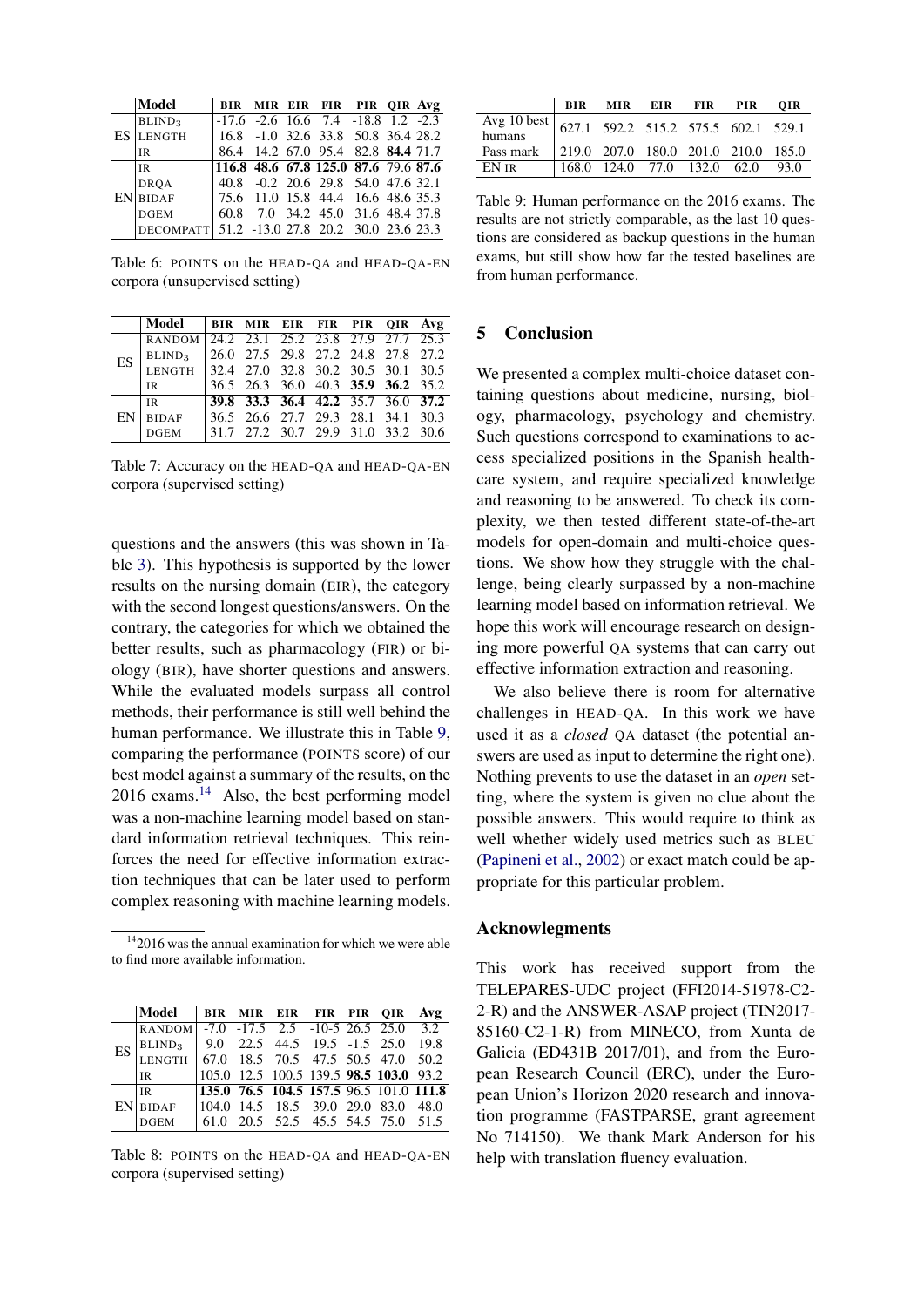#### References

- <span id="page-5-7"></span>Asma Ben Abacha and Demner-Fushman Dina. 2016. [Recognizing question entailment for medical ques](https://www.ncbi.nlm.nih.gov/pmc/articles/PMC5333286/)[tion answering.](https://www.ncbi.nlm.nih.gov/pmc/articles/PMC5333286/) In *AMIA Annual Symposium Proceedings*, volume 2016, page 310. American Medical Informatics Association.
- <span id="page-5-6"></span>Asma Ben Abacha, Duy Dinh, and Yassine Mrabet. 2015. Semantic analysis and automatic corpus construction for entailment recognition in medical texts. In *Conference on Artificial Intelligence in Medicine in Europe*, pages 238–242. Springer.
- <span id="page-5-14"></span>Davide Buscaldi and Paolo Rosso. 2006. [Mining](https://www.cs.brandeis.edu/~marc/misc/proceedings/lrec-2006/pdf/332_pdf.pdf) [knowledge from wikipedia for the question answer](https://www.cs.brandeis.edu/~marc/misc/proceedings/lrec-2006/pdf/332_pdf.pdf)[ing task.](https://www.cs.brandeis.edu/~marc/misc/proceedings/lrec-2006/pdf/332_pdf.pdf) In *Proceedings of the International Conference on Language Resources and Evaluation*, pages 727–730.
- <span id="page-5-10"></span>Danqi Chen, Adam Fisch, Jason Weston, and Antoine Bordes. 2017. [Reading Wikipedia to answer open](https://doi.org/10.18653/v1/P17-1171)[domain questions.](https://doi.org/10.18653/v1/P17-1171) In *Proceedings of the 55th Annual Meeting of the Association for Computational Linguistics (Volume 1: Long Papers)*, pages 1870– 1879, Vancouver, Canada. Association for Computational Linguistics.
- <span id="page-5-2"></span>Peter Clark, Isaac Cowhey, Oren Etzioni, Tushar Khot, Ashish Sabharwal, Carissa Schoenick, and Oyvind Tafjord. 2018. [Think you have solved question an](https://arxiv.org/pdf/1803.05457.pdf)[swering? try arc, the ai2 reasoning challenge.](https://arxiv.org/pdf/1803.05457.pdf) *arXiv preprint arXiv:1803.05457*.
- <span id="page-5-4"></span>Peter Clark, Oren Etzioni, Tushar Khot, Ashish Sabharwal, Oyvind Tafjord, Peter D Turney, and Daniel Khashabi. 2016. [Combining retrieval, statistics, and](https://www.aaai.org/ocs/index.php/AAAI/AAAI16/paper/view/11963/11990) [inference to answer elementary science questions.](https://www.aaai.org/ocs/index.php/AAAI/AAAI16/paper/view/11963/11990) In *AAAI*, pages 2580–2586.
- <span id="page-5-16"></span>Karl Moritz Hermann, Tomas Kocisky, Edward Grefenstette, Lasse Espeholt, Will Kay, Mustafa Suleyman, and Phil Blunsom. 2015. [Teaching ma](https://papers.nips.cc/paper/5945-teaching-machines-to-read-and-comprehend.pdf)[chines to read and comprehend.](https://papers.nips.cc/paper/5945-teaching-machines-to-read-and-comprehend.pdf) In *Advances in Neural Information Processing Systems*, pages 1693– 1701.
- <span id="page-5-3"></span>Minghao Hu, Yuxing Peng, Zhen Huang, Xipeng Qiu, Furu Wei, and Ming Zhou. 2018. [Reinforced](https://www.ijcai.org/proceedings/2018/0570.pdf) [mnemonic reader for machine reading comprehen](https://www.ijcai.org/proceedings/2018/0570.pdf)[sion.](https://www.ijcai.org/proceedings/2018/0570.pdf) In *Proceedings of the Twenty-Seventh International Joint Conference on Artificial Intelligence (IJCAI-18)*.
- <span id="page-5-15"></span>Eleni Kamateri, Theodora Tsikrika, Spyridon Symeonidis, Stefanos Vrochidis, Wolfgang Minker, and Yiannis Kompatsiaris. 2019. A test collection for passage retrieval evaluation of spanish health-related resources. In *European Conference on Information Retrieval*, pages 148–154. Springer.
- <span id="page-5-1"></span>Divyansh Kaushik and Zachary C. Lipton. 2018. [How](https://www.aclweb.org/anthology/D18-1546) [much reading does reading comprehension require?](https://www.aclweb.org/anthology/D18-1546) [a critical investigation of popular benchmarks.](https://www.aclweb.org/anthology/D18-1546) In *Proceedings of the 2018 Conference on Empirical Methods in Natural Language Processing*, pages

5010–5015, Brussels, Belgium. Association for Computational Linguistics.

- <span id="page-5-11"></span>Aniruddha Kembhavi, Minjoon Seo, Dustin Schwenk, Jonghyun Choi, Ali Farhadi, and Hannaneh Hajishirzi. 2017. [Are you smarter than a sixth grader?](https://ieeexplore.ieee.org/document/8100054) [textbook question answering for multimodal ma](https://ieeexplore.ieee.org/document/8100054)[chine comprehension.](https://ieeexplore.ieee.org/document/8100054) In *Conference on Computer Vision and Pattern Recognition (CVPR)*, pages 4999–5007.
- <span id="page-5-12"></span>Tushar Khot, Ashish Sabharwal, and Peter Clark. 2018. [Scitail: A textual entailment dataset from science](http://ai2-website.s3.amazonaws.com/team/ashishs/scitail-aaai2018.pdf) [question answering.](http://ai2-website.s3.amazonaws.com/team/ashishs/scitail-aaai2018.pdf) In *Proceedings of AAAI*.
- <span id="page-5-9"></span>Philipp Koehn and Christof Monz. 2006. [Manual and](https://www.aclweb.org/anthology/W06-3114) [automatic evaluation of machine translation between](https://www.aclweb.org/anthology/W06-3114) [European languages.](https://www.aclweb.org/anthology/W06-3114) In *Proceedings on the Workshop on Statistical Machine Translation*, pages 102– 121, New York City. Association for Computational Linguistics.
- <span id="page-5-0"></span>Souvik Kundu and Hwee Tou Ng. 2018. [A nil-aware](https://www.aclweb.org/anthology/D18-1456) [answer extraction framework for question answer](https://www.aclweb.org/anthology/D18-1456)[ing.](https://www.aclweb.org/anthology/D18-1456) In *Proceedings of the 2018 Conference on Empirical Methods in Natural Language Processing*, pages 4243–4252, Brussels, Belgium. Association for Computational Linguistics.
- <span id="page-5-5"></span>Guokun Lai, Qizhe Xie, Hanxiao Liu, Yiming Yang, and Eduard Hovy. 2017. [RACE: Large-scale ReAd](https://doi.org/10.18653/v1/D17-1082)[ing comprehension dataset from examinations.](https://doi.org/10.18653/v1/D17-1082) In *Proceedings of the 2017 Conference on Empirical Methods in Natural Language Processing*, pages 785–794, Copenhagen, Denmark. Association for Computational Linguistics.
- <span id="page-5-13"></span>Bernardo Magnini, Simone Romagnoli, Alessandro Vallin, Jesús Herrera, Anselmo Penas, Víctor Peinado, Felisa Verdejo, and Maarten de Rijke. 2003. The multiple language question answering track at clef 2003. In *Workshop of the Cross-Language Evaluation Forum for European Languages*, pages 471–486. Springer.
- <span id="page-5-8"></span>Anastasios Nentidis, Anastasia Krithara, Konstantinos Bougiatiotis, Georgios Paliouras, and Ioannis Kakadiaris. 2018. [Results of the sixth edition of the](http://aclweb.org/anthology/W18-5301) [bioasq challenge.](http://aclweb.org/anthology/W18-5301) In *Proceedings of the 6th BioASQ Workshop A challenge on large-scale biomedical semantic indexing and question answering*, pages 1– 10. Association for Computational Linguistics.
- <span id="page-5-18"></span>Kishore Papineni, Salim Roukos, Todd Ward, and Wei-Jing Zhu. 2002. [Bleu: a method for automatic eval](https://www.aclweb.org/anthology/P02-1040)[uation of machine translation.](https://www.aclweb.org/anthology/P02-1040) In *Proceedings of the 40th annual meeting on association for computational linguistics*, pages 311–318. Association for Computational Linguistics.
- <span id="page-5-17"></span>Ankur Parikh, Oscar Täckström, Dipanjan Das, and Jakob Uszkoreit. 2016. [A decomposable attention](https://doi.org/10.18653/v1/D16-1244) [model for natural language inference.](https://doi.org/10.18653/v1/D16-1244) In *Proceedings of the 2016 Conference on Empirical Methods in Natural Language Processing*, pages 2249–2255. Association for Computational Linguistics.